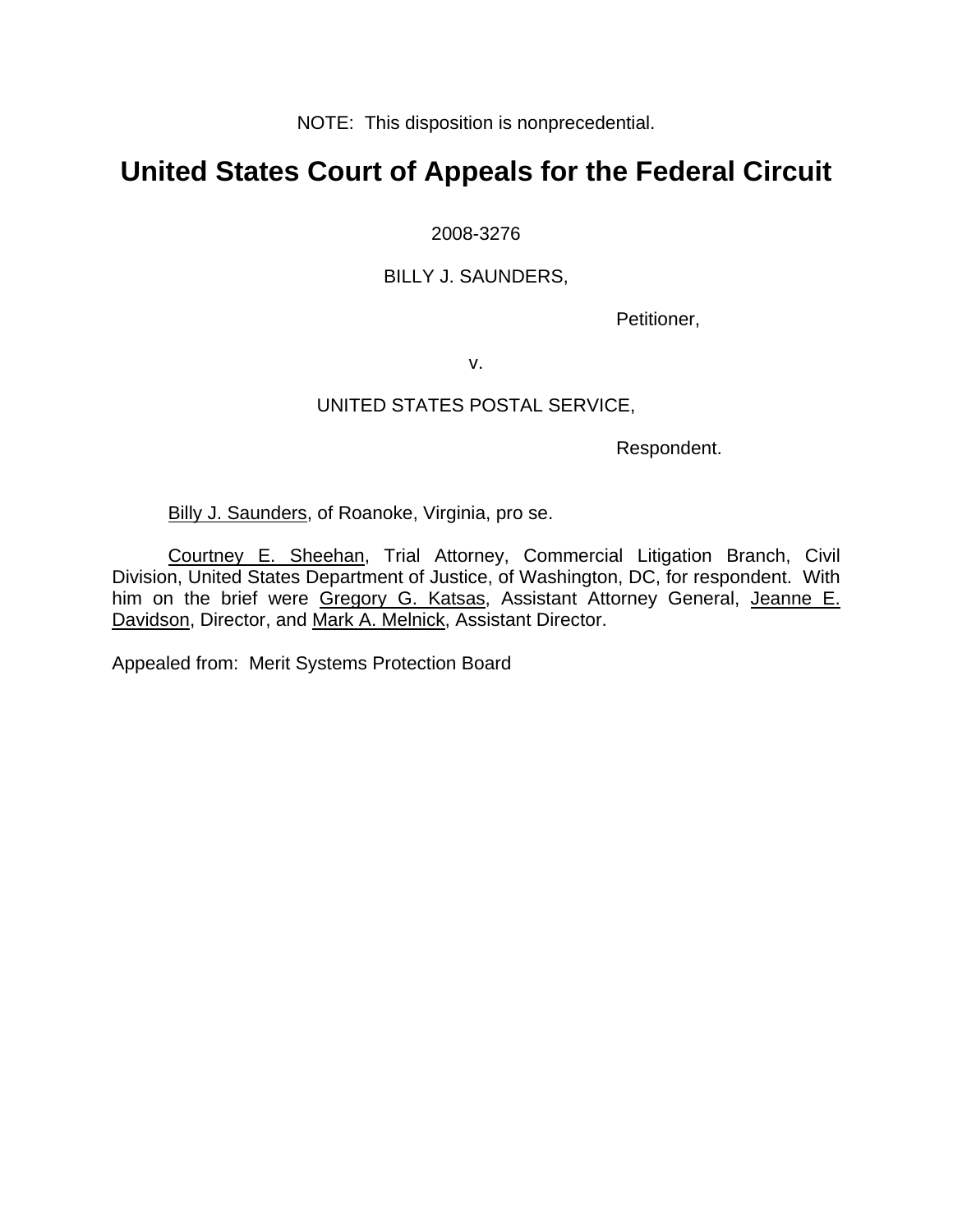NOTE: This disposition is nonprecedential.

# **United States Court of Appeals for the Federal Circuit**

2008-3276

## BILLY J. SAUNDERS,

Petitioner,

v.

### UNITED STATES POSTAL SERVICE,

Respondent.

Petition for review of the Merit Systems Protection Board in DC0752070210-I-2.

DECIDED: February 13, 2009 \_\_\_\_\_\_\_\_\_\_\_\_\_\_\_\_\_\_\_\_\_\_\_\_\_\_\_

\_\_\_\_\_\_\_\_\_\_\_\_\_\_\_\_\_\_\_\_\_\_\_\_\_\_\_

Before NEWMAN, GAJARSA, and DYK Circuit Judges.

PER CURIAM.

Billy J. Saunders appeals the decision of the Merit Systems Protection Board ("MSPB" or "Board") which upheld his dismissal from employment with the United States Postal Service ("USPS"). We affirm the decision of the MSPB.

### BACKGROUND

Mr. Saunders held the position of PS-11 Electronic Technician at the USPS's Roanoke, Virginia Processing and Distribution Center. The adverse action was based on an incident that occurred in April 2006. During the week of April 23-27, 2006 Mr. Saunders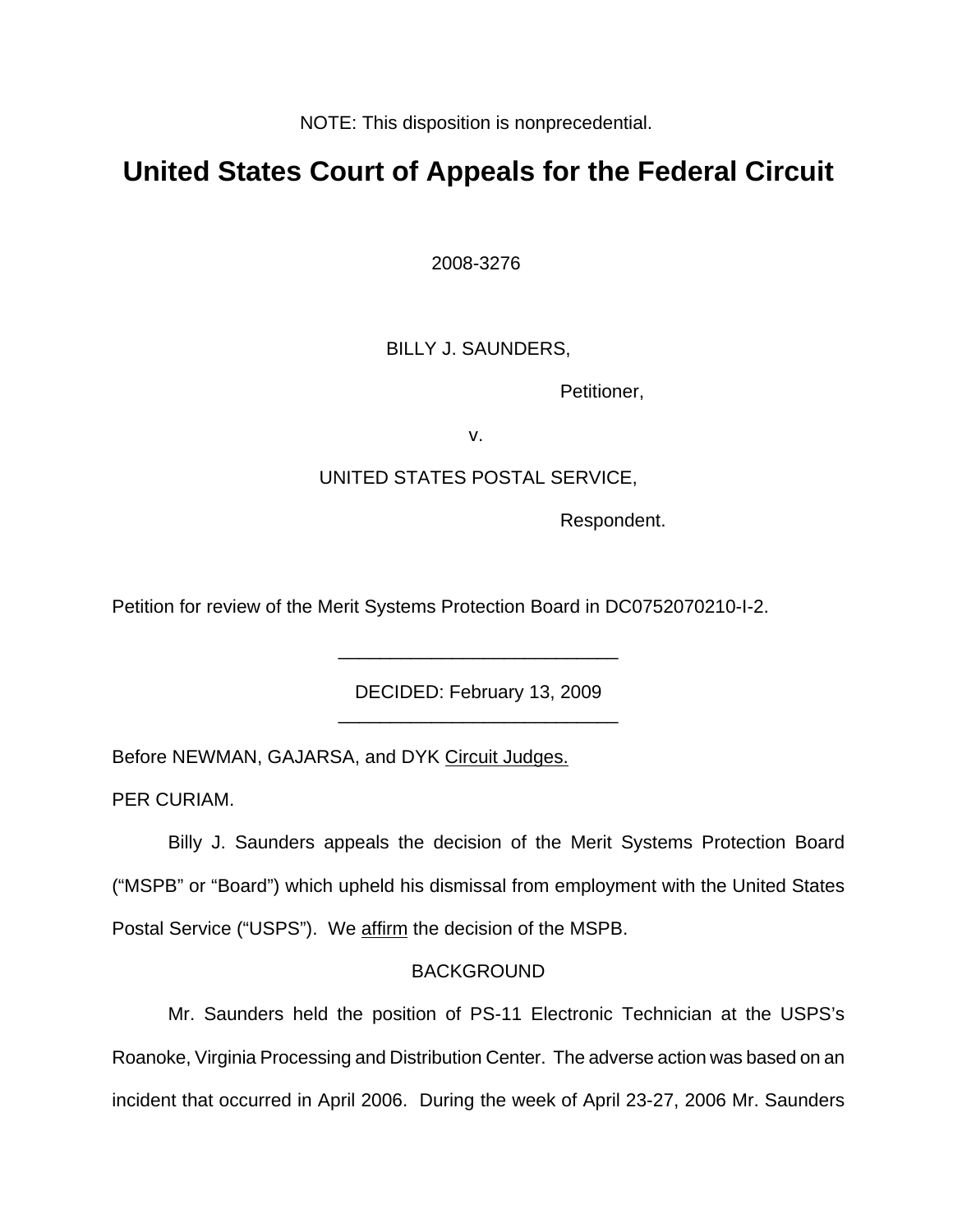was sent to a training center in Norman, Oklahoma to attend an Ink Jet Printer course. On April 26 Mr. Saunders was scheduled to take the final examination for the training course. Before taking the exam, Mr. Saunders approached three course instructors and told them that he was going to fail the course. The instructors testified that they attempted to reassure him, and told him that he needed to answer only five (out of 20) questions correctly. According to the instructors, Mr. Saunders responded by saying that he will fail the test on purpose, because he is in "a pissing contest" with his supervisor. As the instructors were trying to convince Mr. Saunders to take the test, he asked one of them if he had an "Uzi." The instructor informed Mr. Saunders that jokes about weapons were inappropriate. Once the test began, Mr. Saunders handed in a blank answer sheet within one minute. According to the instructors' testimony, Mr. Saunders appeared visibly upset.

The agency held a pre-disciplinary interview with Mr. Saunders. At the interview, he admitted making the remark about the Uzi, but maintained that it was merely a joke. He denied failing the course on purpose, maintaining that he could not concentrate. Following the interview, the agency issued a notice of proposed removal, listing two grounds for the proposed action. First, the notice charged Mr. Saunders with "improper conduct," and second, it charged him with "unsatisfactory performance." In support of the improper conduct charge the agency listed the events related to the failed exam and also accused Mr. Saunders of "lack of candor" during the pre-disciplinary interview. In support of the "unsatisfactory performance" charge the agency alleged that Mr. Saunders purposely failed to complete the training which was required of him. The agency noted that he had three prior suspensions for improper conduct, unsatisfactory attendance, and unsatisfactory performance. The proposal notice stated that the appellant was in violation of provisions of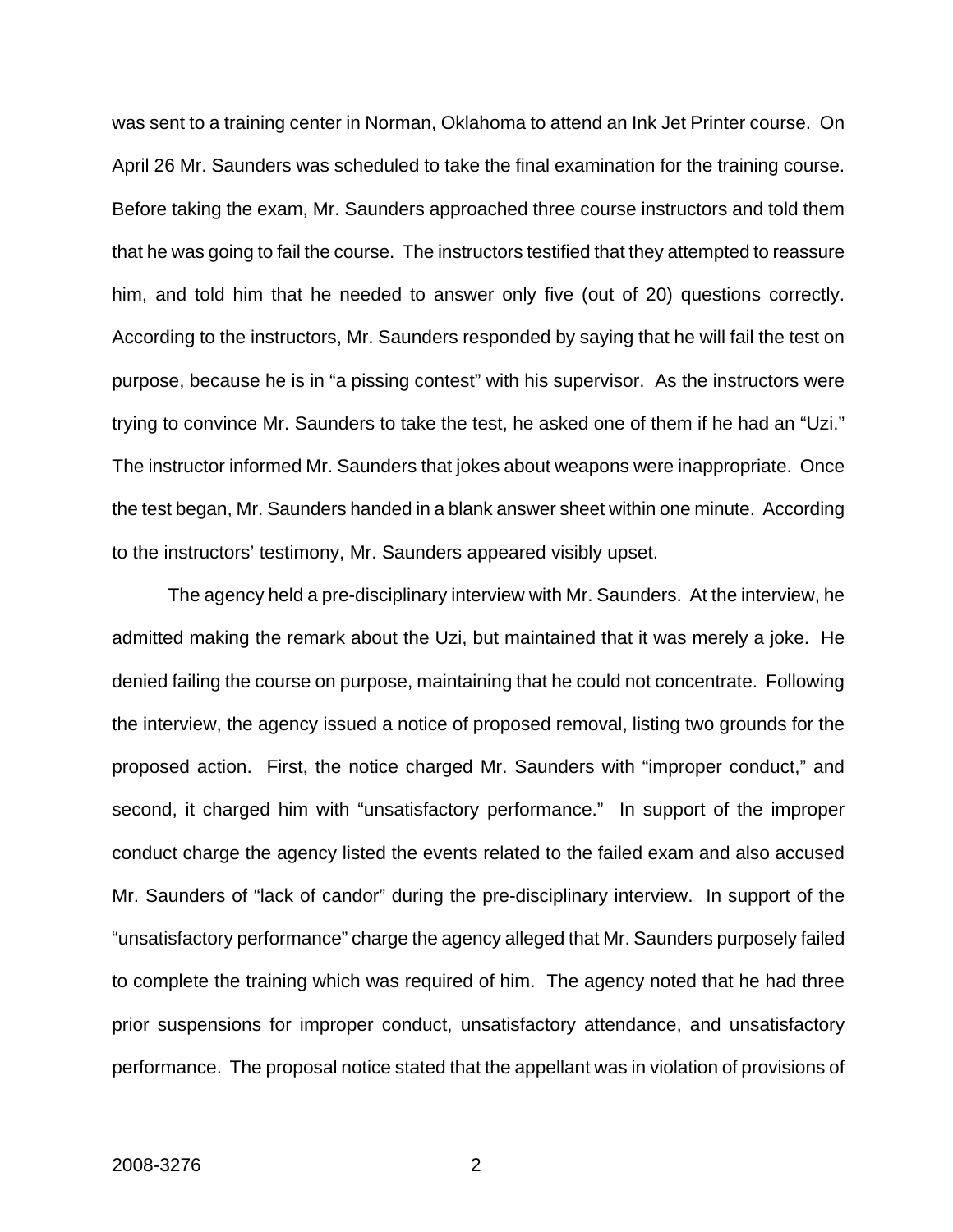the Employee and Labor Relations Manual §§685.16 and 662.1, which list regulations governing behavior of federal employees, as well as §665.24, which addresses violent or threatening behavior. The agency also pointed to the Joint Statement on Violence and Behavior in the Workplace, which requires employees to prevent work-related violence.

Mr. Saunders did not file a written response to the proposal notice, but he and his representative met with the deciding official to explain his side of the story. During the meeting, Mr. Saunders stated that he had forgotten to take his psychotropic medications with him to Oklahoma and that his behavior was a result of being undermedicated. He also stated that he has an aversion to flying and that the flight to Oklahoma was particularly turbulent. Mr. Saunders also stated that after returning to Virginia, he visited his personal physician who advised him that his medication dose was too low. This was the first time Mr. Saunders mentioned his medical problems. The deciding official found the charges to be supported by the evidence, and found that they warranted removal.

Mr. Saunders appealed to the MSPB. At the hearing he was represented by counsel. The Administrative Judge received the testimony of Ty Davis, a contractor who provided training in Oklahoma. Mr. Davis testified that Mr. Saunders told him that he planned to fail the course by choice. Mr. Davis also testified that Mr. Saunders did not mention any impairment such as inability to concentrate, lack of medication, or anything else. The witness also confirmed the Uzi remark and stated that because of Mr. Saunders' general agitated state and concern as to what Mr. Saunders might do, he, together with other instructors, reported the events to the team leader.

The Administrative Judge also received testimony from Miss Colby Burress, another instructor at the Oklahoma training center. Miss Buress' testimony tracked that of Mr.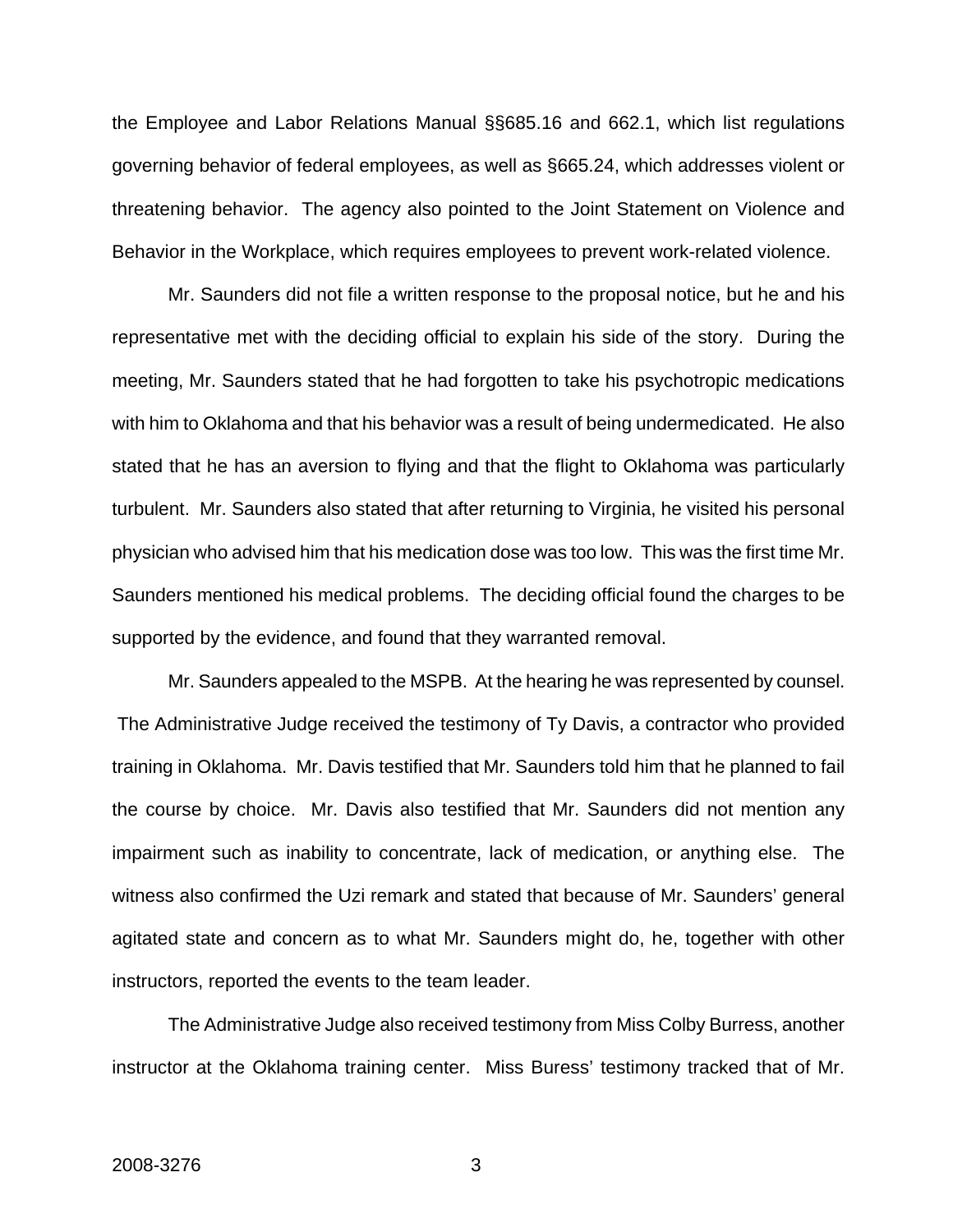Davis. Miss Buress further testified that in her opinion Mr. Saunders was not so upset as to be unable to take the test. She stated that she did not notice him trembling or shaking, that he did not request a delay, and did not state that he had any disability either then or at any previous time.

The next person to testify was Mr. Dennis Smith, Mr. Saunders' second-level supervisor. He testified that the training was of critical importance and that Mr. Saunders' position was the highest skilled of any of the agency's craft positions, and that before Mr. Saunders left for Oklahoma the importance of the course was impressed upon him. Mr. Smith also testified that the pre-disciplinary interview was the first time Mr. Saunders mentioned anything about his lack of medication. Mr. Smith stated that Mr. Saunders had previous problems with training he had been ordered to attend, and that one of the suspensions stemmed just such a problem. In a previous incident, the appellant presented a note from a physician recommending that he not travel by air. In response, the agency ordered a fit-for-duty examination. That examination concluded that he can travel by air and that any problems that he has could be managed by pre-flight medication.

The agency also presented the testimony of Miss Ann Longbottom, the deciding official. She testified that she met personally with Mr. Saunders, reviewed all of the written statements, and telephoned Mr. Davis to verify the information in the written submissions. She stated that Mr. Saunders submitted a progress note from his physician, that stated that he is to continue on his medications. She testified that she was unaware of any disability Mr. Saunders may have had and that he never requested any accommodation.

Mr. Saunders testified on his own behalf. He stated that he was receiving disability payments as a veteran and that he is being treated by psychiatrists for depression, anxiety,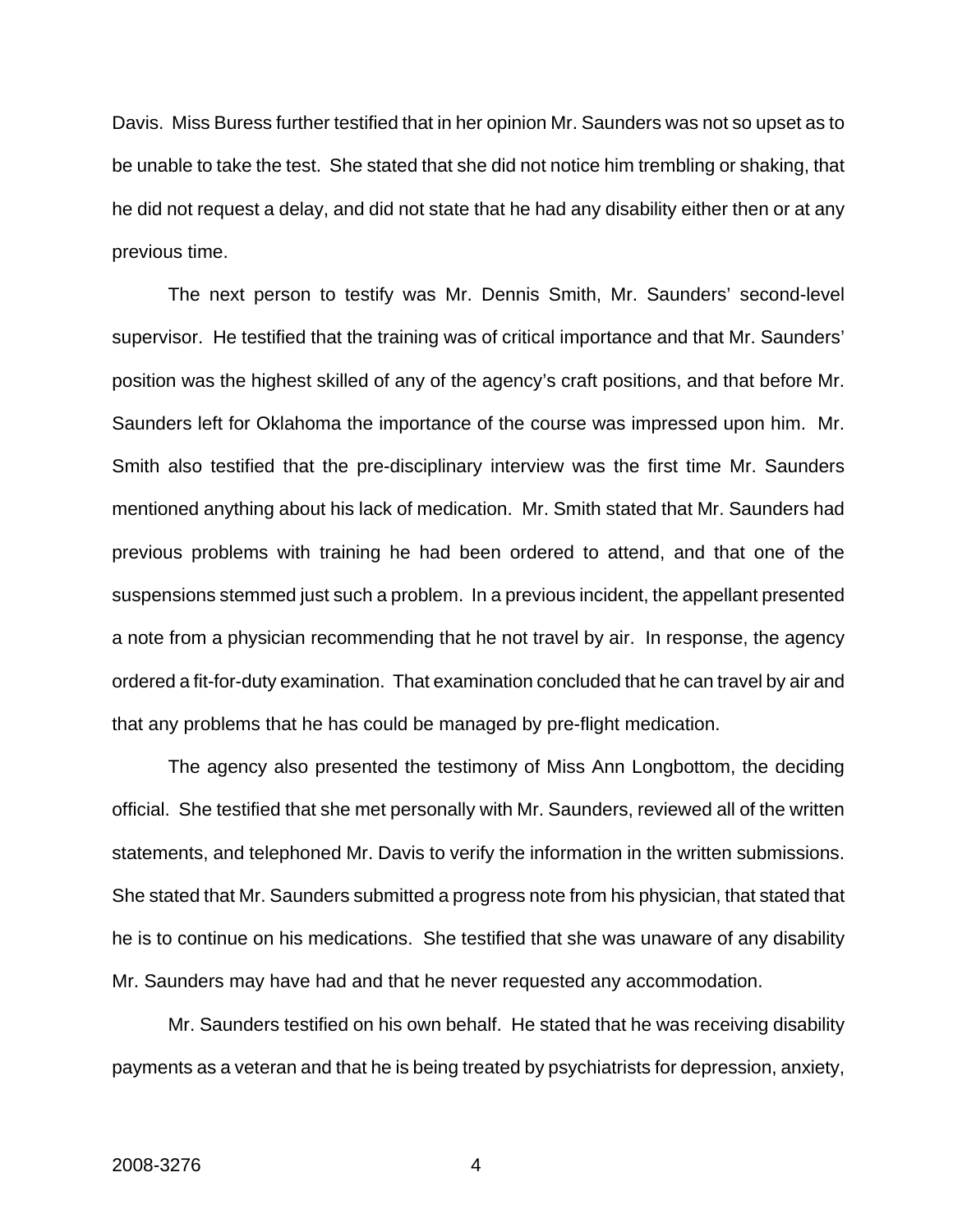and a bipolar condition. He testified that flying made him fearful and that the only reason he did it was at the agency's request. He stated that on this trip to Oklahoma he forgot his medication, but did not think that it would cause a problem. He also testified that he did not think of refilling his prescription in Oklahoma when he realized that there indeed was a problem. Mr. Saunders testified that he requested authorization to take a later return flight to Virginia, but that his supervisor instructed him to take his scheduled flight. According to Mr. Saunders, that exacerbated his stress. Because of the added stress, Mr. Saunders claimed that he was unable to concentrate during the exam. He admitted that he told the instructors that he was going to fail and that he was in a "pissing contest" with his supervisor, and that he was hoping that the failure would make the agency look bad. He also admitted making the Uzi comment, but said that he made it while crying because he was in a "meltdown." He apologized for making that comment and while he claimed that it was a joke, he admitted that the joke was inappropriate. Mr. Saunders also submitted a letter from Dr. Mohammad Ali, a psychiatrist, which stated that Mr. Saunders was seen on May 17, 2006 and that in the doctor's opinion "it is fair to surmise that his decompensation in April 2006, characterized by his crying spell, increased anxiety, lack of frustration tolerance, increased irritability and inappropriate speech, was most likely secondary to his noncompliance with his psychiatric medication during those four days in April 2006." On cross-examination, Mr. Saunders acknowledged that he was also seen by Dr. Sohi on May 2, 2006, and that the progress note from that visit stated that Mr. Saunders "wished to purposefully fail the test just to defy authority . . . and make the postal service look bad." Mr. Saunders also admitted that he did not inform anyone of his medical condition or about forgetting to bring his medicine to Oklahoma.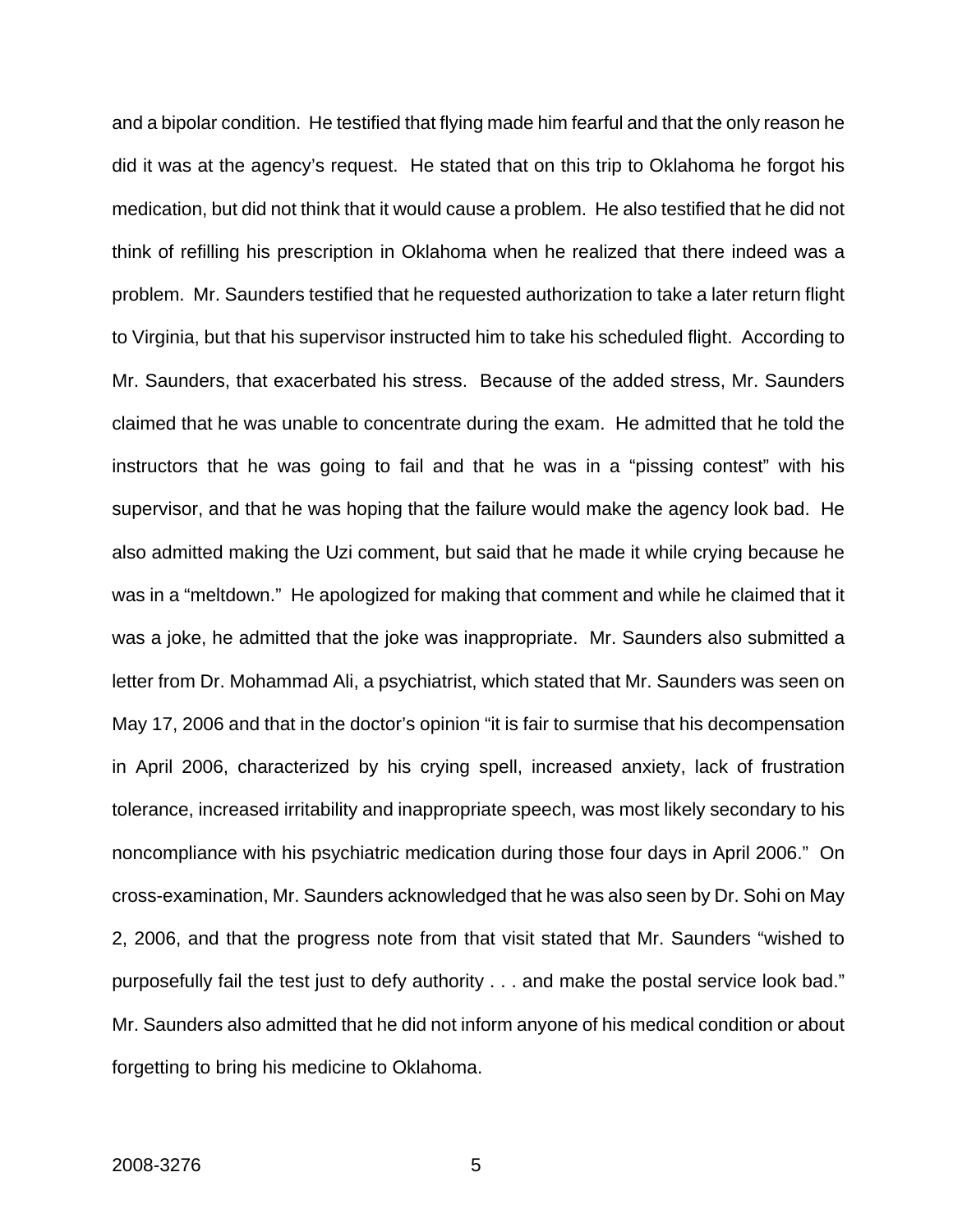Finally, Mr. Saunders argued to the MSPB that he was subject to disparate treatment. He stated that two other employees, Carlos Foster and Robert Rosier, did not complete the training course, yet were not fired. It was stipulated that neither of those employees, unlike Mr. Saunders, was disabled. However, Mr. Smith testified that while Mr. Foster did not complete the course because of a disagreement with the housing supervisor at the site, the agency's investigation uncovered no evidence that would support a finding that Mr. Foster was responsible for any misconduct. With respect to Mr. Rosier, Mr. Smith testified that he left the training early because his mother had a medical emergency.

Upon consideration of all the testimony, the Administrative Judge ("AJ") upheld the agency's decision. The full Board denied review, and this appeal followed.

#### **DISCUSSION**

Decisions of the MSPB must be affirmed unless the decision is "(1) arbitrary, capricious, an abuse of discretion, or otherwise not in accordance with law; (2) obtained without procedures required by law, rule, or regulation having been followed; or (3) unsupported by substantial evidence." 5 U.S.C. §7703(c); see Dickey v. OPM, 419 F.3d 1336, 1339 (Fed. Cir. 2005). "Substantial evidence is defined as: 'more than a mere scintilla. It means such relevant evidence as a reasonable mind might accept as adequate to support a conclusion.'" Bradley v. Veterans Admin., 900 F.2d 233, 234 (Fed. Cir. 1990) (quoting Consolidated Edison Co. v. Labor Board, 305 U.S. 197, 229 (1938)).

Mr. Saunders assigns three errors to the Board's decision. First, he states that "[t]he AJ erred as a matter of law by concluding that my performance was unsatisfactory" and in sustaining the charge of improper conduct. Second, he states that "[t]he AJ erred in finding my explanation for my speech and conduct 'inherently improbable.'" Third, he states that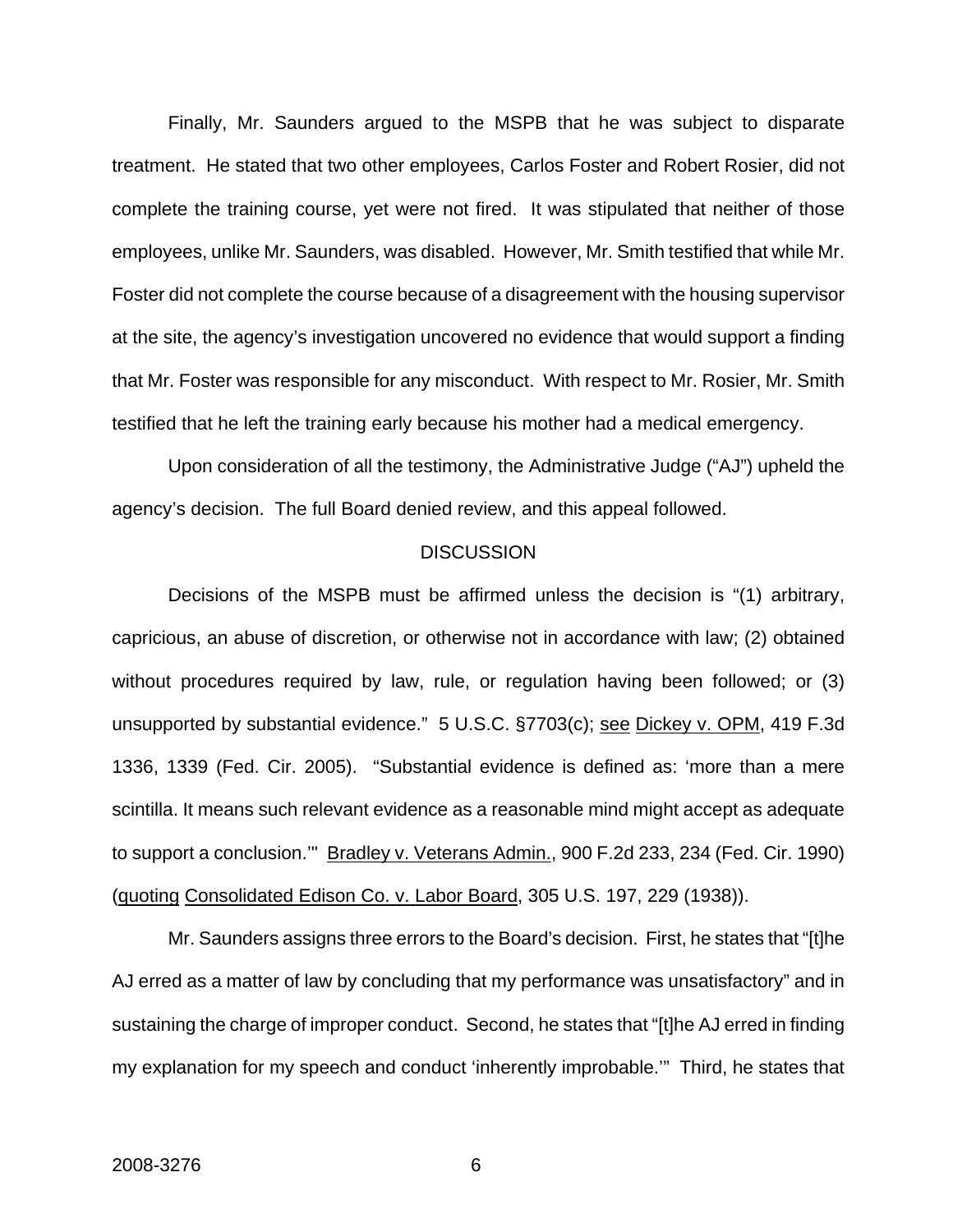the AJ failed to consider his medical condition as a ground for relief.

With respect to the first argument, in reviewing the decision of the AJ, we cannot conclude that it was unsupported by substantial evidence. "[I]n reviewing performancebased actions taken . . . this court must give deference to the judgment by each agency of the employee's performance in light of the agency's assessment of its own personnel needs and standards." Rogers v. Department of Defense Dependents Schools, Germany Region, 814 F.2d 1549, 1552-53 (Fed. Cir. 1987) (internal citations and quotations omitted). The agency submitted evidence in the form of testimony by Mr. Smith that the completion of the ink jet printer course was important to the performance of the duties assigned to Mr. Saunders. Under the statute, "'unacceptable performance' means performance of an employee which fails to meet established performance standards in one or more critical elements of such employee's position." 5 U.S.C. §4301(3). Mr. Saunders does not dispute that his performance failed to meet established performance standards. Because it is undisputed that Mr. Saunders failed to meet relevant performance standards, we are constrained to conclude that the finding of unacceptable performance is supported by substantial evidence. Likewise, we conclude this substantial evidence supported the AJ's determination that Mr. Saunders' explanation of why he failed the test lacked candor.<sup>[1](#page-7-0)</sup>

The next assignment of error is that the AJ improperly refused to credit Mr. Saunders' explanation as to the cause of his behavior. The AJ found that Mr. Saunders' explanation for his conduct was inherently improbable. This finding goes to the credibility

<span id="page-7-0"></span> $\begin{array}{c}\n\hline\n\end{array}$ <sup>1</sup> Because the lack-of-candor specification is sufficient to sustain the charge of improper conduct, we need not determine if the specification concerning Mr. Saunders' comments about the Uzi is also sufficient. See Lachance v. Merit Sys. Protection Board, 147 F.3d 1367, 1371 (Fed. Cir. 1998).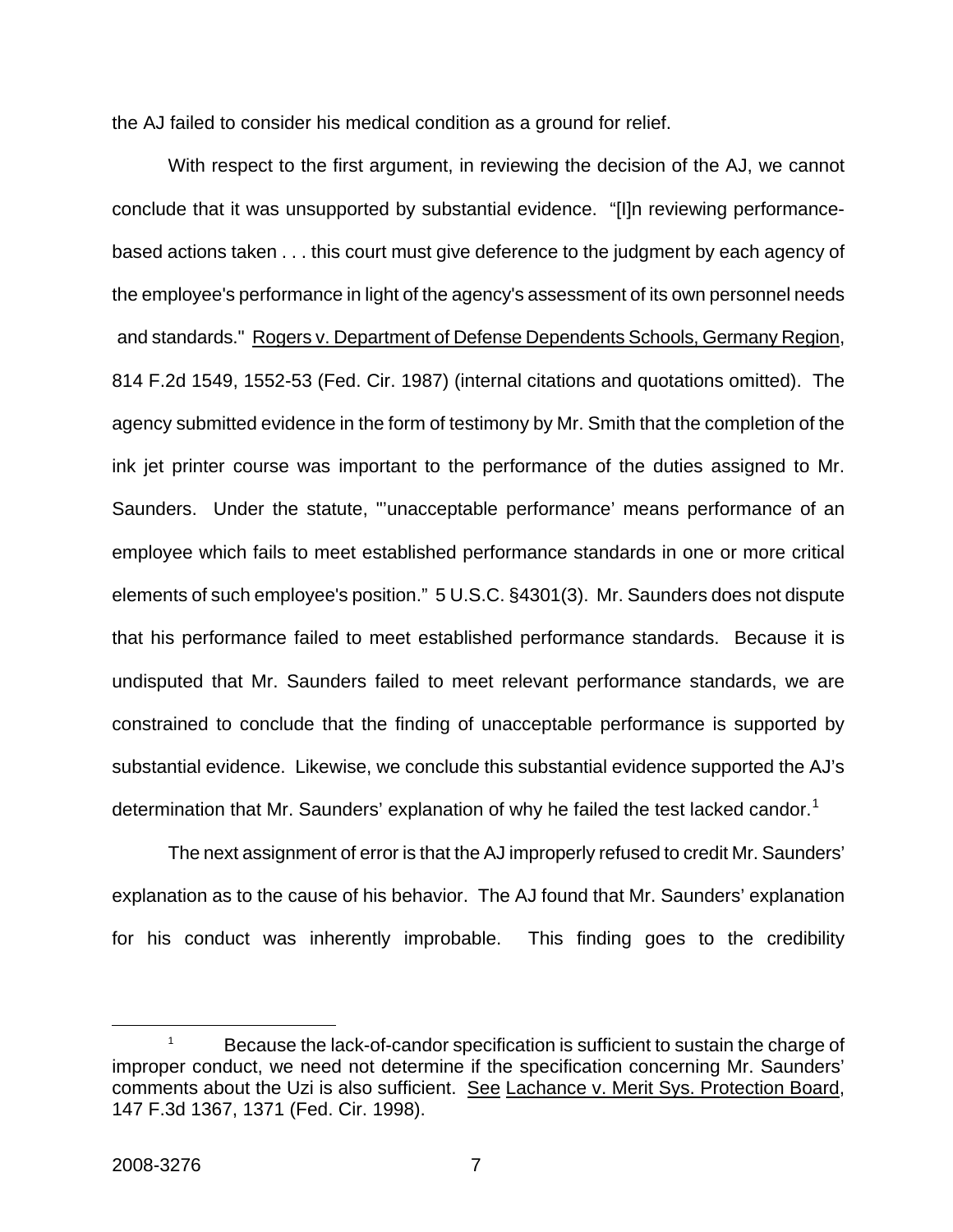of Mr. Saunders and other witnesses. Credibility findings are "virtually unreviewable," Rogers v. Office of Pers. Mgmt., 87 F.3d 471, 472 (Fed. Cir. 1996) (quoting Hambsch v. Dep't of Treasury, 796 F.2d 430, 436 (Fed. Cir. 1986)). Accordingly, we must affirm the AJ's determination on this issue.

As for the Mr. Saunders' contention that the AJ failed to consider his medical condition as an appropriate ground for relief, the record does not support the argument. In the AJ's opinion, he specifically discusses Mr. Saunders' mental condition. The AJ determined that despite Mr. Saunders' psychiatric problems he was not disabled within the meaning of 29 C.F.R. §1630.2(g) (defining disability). The AJ stated that he reviewed the submissions by physicians and came to the conclusion that Mr. Saunders did not show that he suffered from a disability that made it impossible for him to conform his conduct to the agency's standards. This decision is supported by substantial evidence, for a reasonable mind could conclude that since Mr. Saunders' medical condition was found to be well controlled by medication, and since he was found to be medically fit for duty, he was not disabled within the meaning of applicable regulations. Thus, although this presents a close question, it was fully explored at the MSPB, and the agency provided substantial evidence in support of its action and its ruling that medical considerations did not justify the behavior on which the removal was based.

As to the severity of the penalty, we cannot disturb the agency's penalty unless it is "unauthorized or exceeds the bounds of reasonableness because it is so harsh and unconscionably disproportionate to the offense that it amounts to an abuse of discretion, or where the record is devoid of any basis demonstrating reasonableness." Dominguez v. Dep't of Air Force, 803 F.2d 680, 684 (Fed. Cir. 1986). On the findings of the Board, after